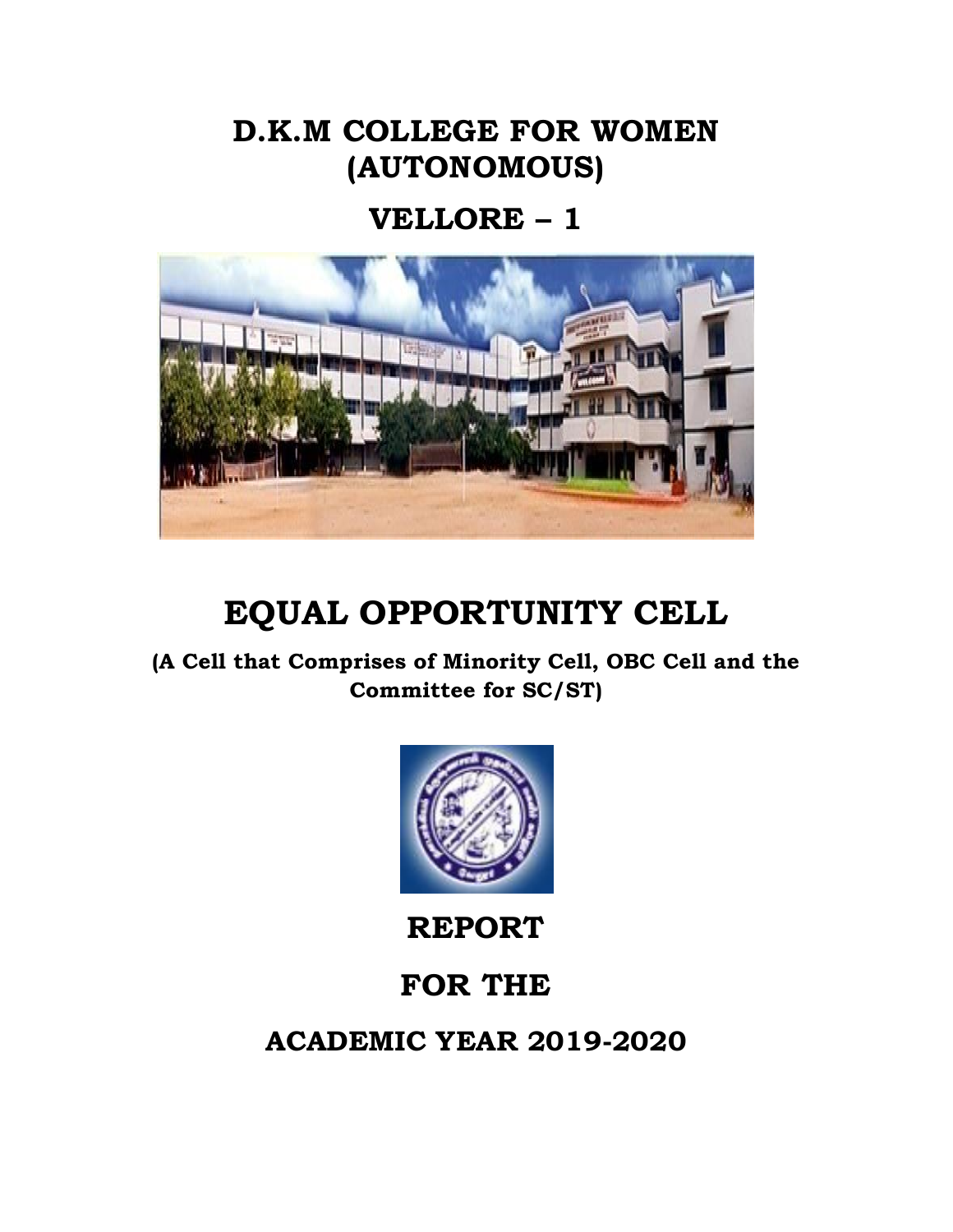## **EQUAL OPPORTUNITY CELL**

## **(A Cell that Comprises of Minority Cell, OBC Cell and the Committee for SC/ST)**

### **1.1 DETAILS OF COORDINATORS**



## **COORDINATOR FOR DAY COLLEGE**

### **NAME**: DR.T.Bharathi

**DESIGNATION** : Assistant Professor of Commerce



### **COORDINATOR FOR EVENING COLLEGE**

**NAME**: Ms.J.Janani

**DESIGNATION** : Assistant Professor of Commerce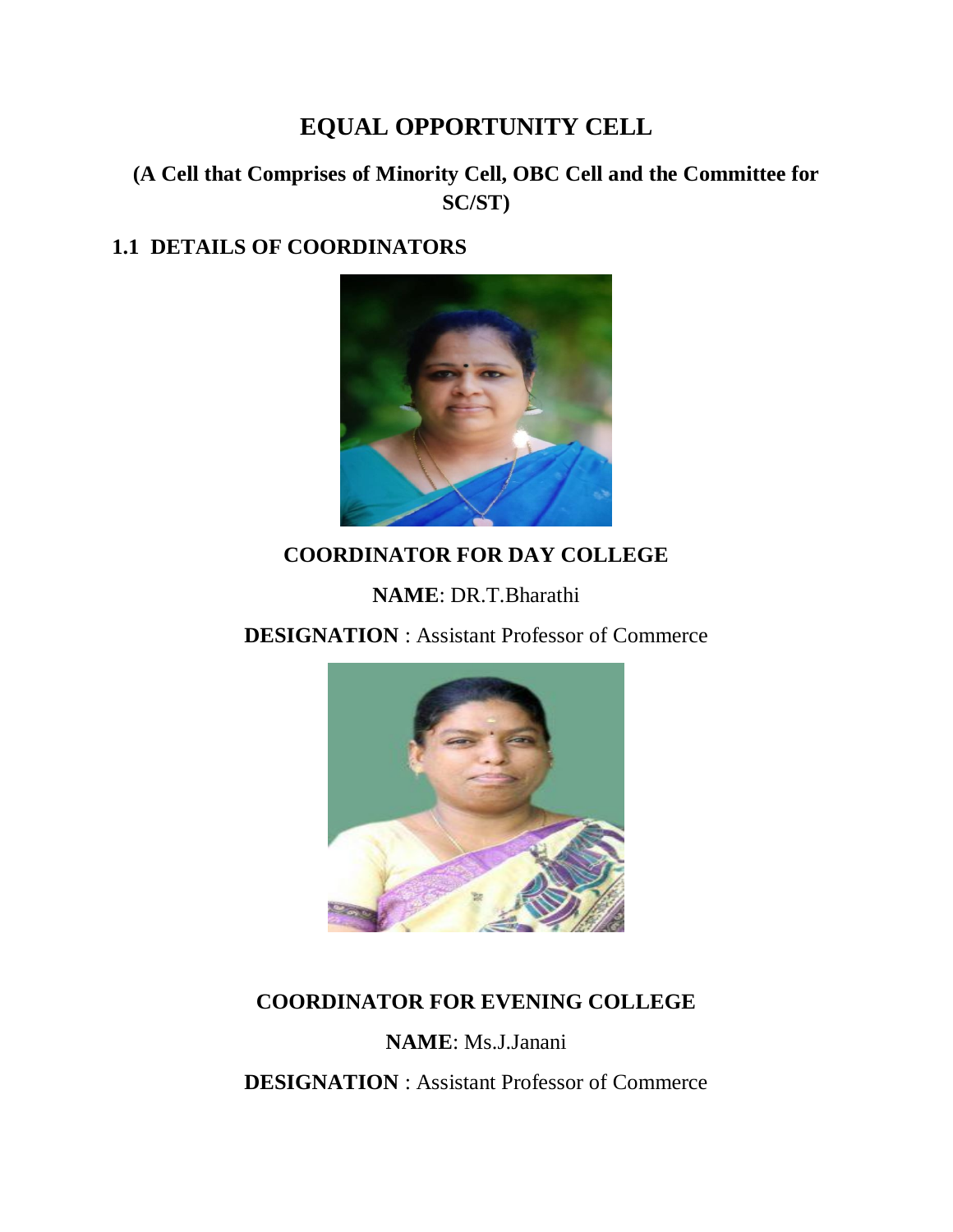#### **1.2 ACTION PLAN**

#### **ACADEMIC YEAR 2019-20**

- Guidance to students on various scholarships available to them.
- Seminar on Equal Employment Opportunity.

#### **1.3 IMPLEMENTATION OF THE ACTION PLAN**

#### **ACADEMIC YEAR 2019-20**

#### **1.3.1. THEME: GUIDANCE ON VARIOUS SCHOLARSHIPS**

#### **DATE: 25.09.19**

#### **PROGRAMME - AN OVERVIEW**

Equal Opportunity Cell of our college organized a guidance programme to the marginalized students on various scholarships available to them on Wednesday, the 25 September 2019 at 11.30 am. Welcome address and introduction to the Resource Person was given by **Dr.T.Bharathi**, Assistant Professor of Commerce and Co-ordinator for the Equal Opportunity Cell.

Dr.K.Ameenal Bibi, Associate Professor of Mathematics, DKM College for Women, Vellore guided the students on various scholarships available to them. This guidance programme really created an awareness to the students on the various scholarships.

Students were very much impressed upon the programme. The students were given opportunity to interact and discuss on scholarships.

The vote of Thanks for the programme was delivered by **Ms.J.Janani,** Assistant Professor of Commerce.

Nearly 40 students benefitted out of this programme.